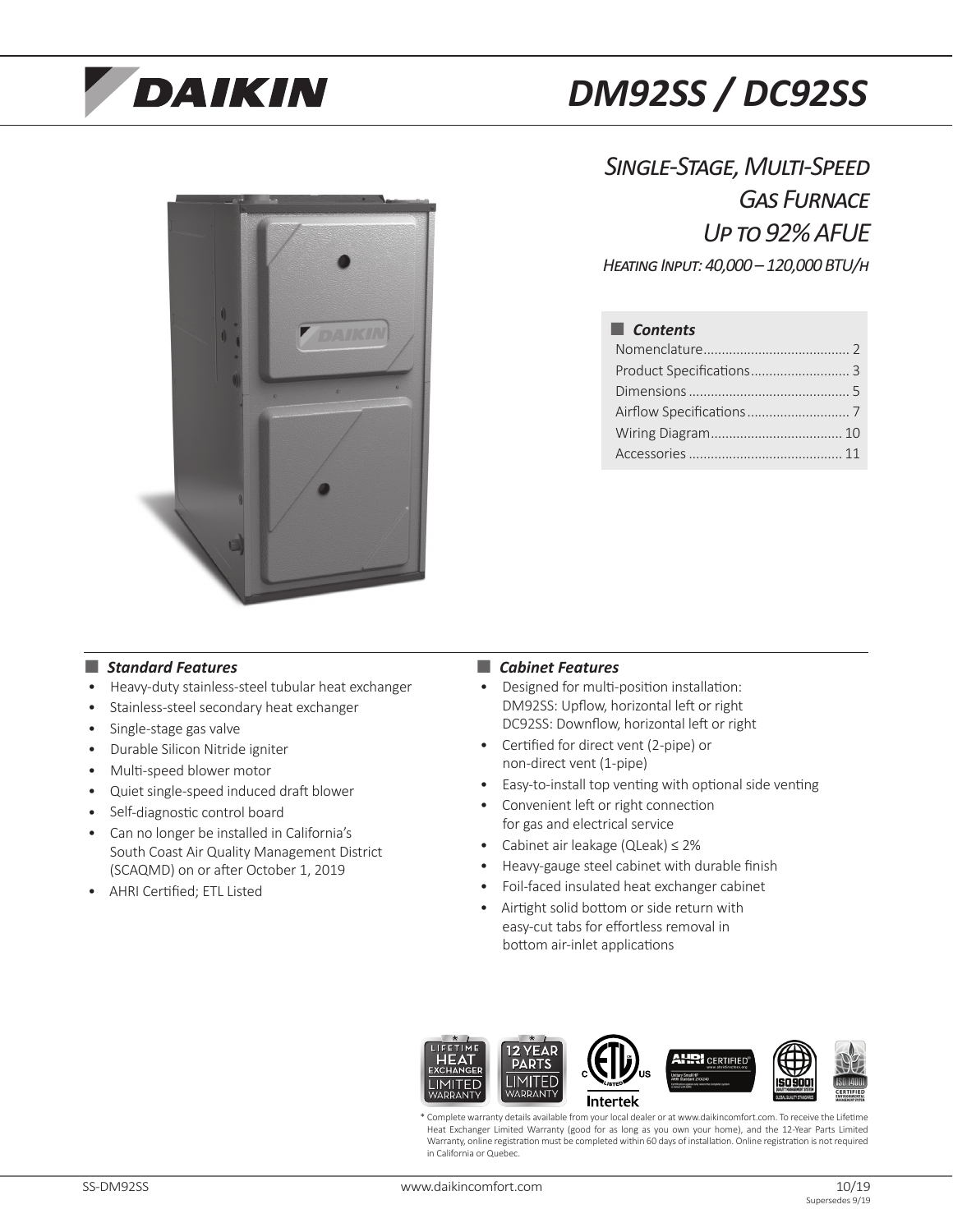|                                        | D            | М                | 92                        | S | S | 060   | 3  | В  | N  | Α  | Α  |                         |
|----------------------------------------|--------------|------------------|---------------------------|---|---|-------|----|----|----|----|----|-------------------------|
|                                        | $\mathbf{1}$ | $\overline{2}$   | 3,4                       | 5 | 6 | 7,8,9 | 10 | 11 | 12 | 13 | 14 |                         |
|                                        |              |                  |                           |   |   |       |    |    |    |    |    |                         |
| <b>Brand</b>                           |              |                  |                           |   |   |       |    |    |    |    |    | <b>Minor Revision</b>   |
| D - Daikin Brand                       |              |                  |                           |   |   |       |    |    |    |    |    | A - Initial Release     |
|                                        |              |                  |                           |   |   |       |    |    |    |    |    | <b>B</b> - 1st Revision |
| Configuration                          |              |                  |                           |   |   |       |    |    |    |    |    |                         |
| M - Upflow/Horizontal                  |              |                  |                           |   |   |       |    |    |    |    |    | <b>Major Revision</b>   |
| C - Downflow/Horizontal                |              |                  |                           |   |   |       |    |    |    |    |    | A - Initial Release     |
|                                        |              |                  |                           |   |   |       |    |    |    |    |    | <b>B</b> - 1st Revision |
| <b>AFUE</b>                            |              |                  |                           |   |   |       |    |    |    |    |    |                         |
| 97-97-98% AFUE                         |              | 92 - 92% AFUE    |                           |   |   |       |    |    |    |    |    | <b>NO<sub>x</sub></b>   |
| 96 - 96% AFUE                          |              |                  |                           |   |   |       |    |    |    |    |    | $N - Low Nov (40ng/J)$  |
|                                        |              |                  |                           |   |   |       |    |    |    |    |    |                         |
| <b>Gas Valve</b>                       |              |                  |                           |   |   |       |    |    |    |    |    | <b>Cabinet Width</b>    |
| M - Modulating                         |              |                  | H - Convertible Two-Stage |   |   |       |    |    |    |    |    | $B - 17\frac{1}{2}$     |
| V - Two Stage                          |              | S - Single Stage |                           |   |   |       |    |    |    |    |    | $C - 21"$               |
|                                        |              |                  |                           |   |   |       |    |    |    |    |    | $D - 24\frac{1}{2}$ "   |
| <b>Motor</b>                           |              |                  |                           |   |   |       |    |    |    |    |    |                         |
| C - Variable Speed ECM / Communicating |              |                  |                           |   |   |       |    |    |    |    |    |                         |
| E - Multi-Speed ECM                    |              |                  | S - Multi-Speed PSC       |   |   |       |    |    |    |    |    | <b>Maximum CFM</b>      |
|                                        |              |                  |                           |   |   |       |    |    |    |    |    | 2 - 800 CFM             |
| MBTU/h                                 |              |                  |                           |   |   |       |    |    |    |    |    | 3 - 1200 CFM            |
| 040 - 40,000 BTU/h                     |              |                  | 100 - 100,000 BTU/h       |   |   |       |    |    |    |    |    | 4 - 1600 CFM            |
| 060 - 60,000 BTU/h                     |              |                  | 120 - 120,000 BTU/h       |   |   |       |    |    |    |    |    | 5 - 2000 CFM            |
| 080 - 80,000 BTU/h                     |              |                  |                           |   |   |       |    |    |    |    |    |                         |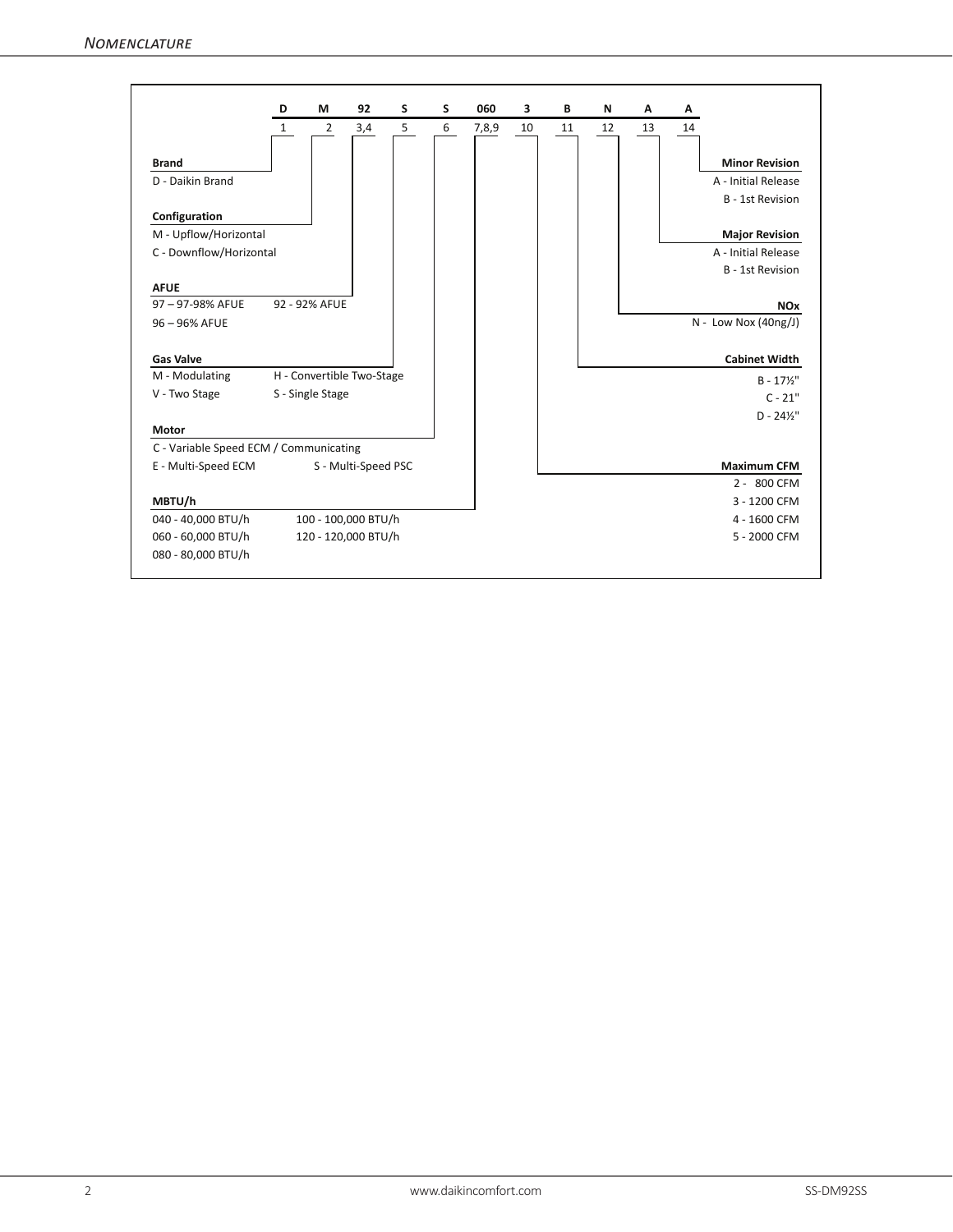|                                             | DM92SS<br>0402BNA | DM92SS<br>0603BNA | <b>DM92SS</b><br>0803BNA | DM92SS<br>0804CNA  | <b>DM92SS</b><br><b>0805CNA</b> | <b>DM92SS</b><br><b>1004CNA</b> | <b>DM92SS</b><br><b>1005CNA</b> | DM92SS<br><b>1205DNA</b> |
|---------------------------------------------|-------------------|-------------------|--------------------------|--------------------|---------------------------------|---------------------------------|---------------------------------|--------------------------|
| <b>HEATING DATA</b>                         |                   |                   |                          |                    |                                 |                                 |                                 |                          |
| High Fire Input <sup>1</sup>                | 40,000            | 60,000            | 80,000                   | 80,000             | 80,000                          | 100,000                         | 100,000                         | 120,000                  |
| High Fire Output <sup>1</sup>               | 36,840            | 55,260            | 73,680                   | 73,680             | 73,680                          | 92,100                          | 92,100                          | 110,520                  |
| $A$ FUE <sup>2</sup>                        | 92                | 92                | 92                       | 92                 | 92                              | 92                              | 92                              | 92                       |
| Temperature Rise Range (°F)                 | $30 - 60$         | $35 - 65$         | $35 - 65$                | $35 - 65$          | $25 - 55$                       | $35 - 65$                       | $35 - 65$                       | $35 - 65$                |
| Vent Diameter <sup>3</sup>                  | $2" - 3"$         | $2" - 3"$         | $2" - 3"$                | $2" - 3"$          | $2" - 3"$                       | $2" - 3"$                       | $2" - 3"$                       | 3"                       |
| NO. OF BURNERS                              | $\overline{2}$    | 3                 | $\overline{4}$           | 4                  | $\overline{4}$                  | 5                               | 5                               | 6                        |
| <b>CIRCULATOR BLOWER</b>                    |                   |                   |                          |                    |                                 |                                 |                                 |                          |
| Available AC @ 0.5" ESP                     | $1.5 - 3$         | $1.5 - 3$         | $1.5 - 3$                | $3 - 5$            | $3 - 5$                         | $3 - 5$                         | $3 - 5$                         | $3 - 5$                  |
| Size $(D \times W)$                         | $10'' \times 8''$ | $10'' \times 8''$ | $10'' \times 8''$        | $10'' \times 10''$ | $11" \times 10"$                | $10'' \times 10''$              | $11" \times 10"$                | $11" \times 11"$         |
| Horsepower @ 1075 RPM                       | $\frac{1}{3}$     | $\frac{1}{3}$     | $\frac{1}{3}$            | $\frac{1}{2}$      | $\frac{3}{4}$                   | $\frac{1}{2}$                   | $\frac{3}{4}$                   | $\frac{3}{4}$            |
| No. of Speeds                               | $\overline{4}$    | $\overline{4}$    | $\overline{4}$           | 4                  | $\overline{4}$                  | 4                               | 4                               | $\overline{4}$           |
| <b>ELECTRICAL DATA</b>                      |                   |                   |                          |                    |                                 |                                 |                                 |                          |
| Min. Circuit Ampacity <sup>4</sup>          | 9.6               | 9.6               | 9.6                      | 11.7               | 13.7                            | 11.7                            | 13.7                            | 13.7                     |
| Max. Overcurrent Device (amps) <sup>5</sup> | 15                | 15                | 15                       | 15                 | 15                              | 15                              | 15                              | 15                       |
| <b>SHIPPING WEIGHT (LBS)</b>                | 109               | 112               | 115                      | 137                | 138                             | 139                             | 140                             | 152                      |

<sup>1</sup> Natural Gas BTU/h

<sup>2</sup> DOE AFUE based upon Isolated Combustion System (ICS)

<sup>3</sup> Installer must supply one or two PVC pipes: one for combustion air (optional) and one for the flue outlet (required). Vent pipe must be either 2" or 3" in diameter, depending upon furnace input, number of elbows, length of run and installation (1 or 2 pipes). The optional Combustion Air Pipe is dependent on installation/code requirements and must be 2" or 3" diameter PVC.

<sup>4</sup> Minimum Circuit Ampacity = (1.25 x Circulator Blower Amps) + ID Blower amps. Wire size should be determined in accordance with National Electrical Codes. Extensive wire runs will require larger wire sizes.

<sup>5</sup> Maximum Overcurrent Protection Device refers to maximum recommended fuse or circuit breaker size.

May use fuses or HACR-type circuit breakers of the same size as noted.

#### **Notes**

- All furnaces are manufactured for use on 115 VAC, 60 Hz, single-phase electrical supply.
- Gas Service Connection ½" FPT
- Important: Size fuses and wires properly and make electrical connections in accordance with the National Electrical Code and/or all existing local codes.
- For bottom return: Failure to unfold flanges may reduce airflow by up to 18%. This could result in performance and noise issues.
- For servicing or cleaning, a 24" front clearance is required. Unit connections (electrical, flue and drain) may necessitate greater clearances than the minimum clearances listed above. In all cases, accessibility clearance must take precedence over clearances from the enclosure where accessibility clearances are greater.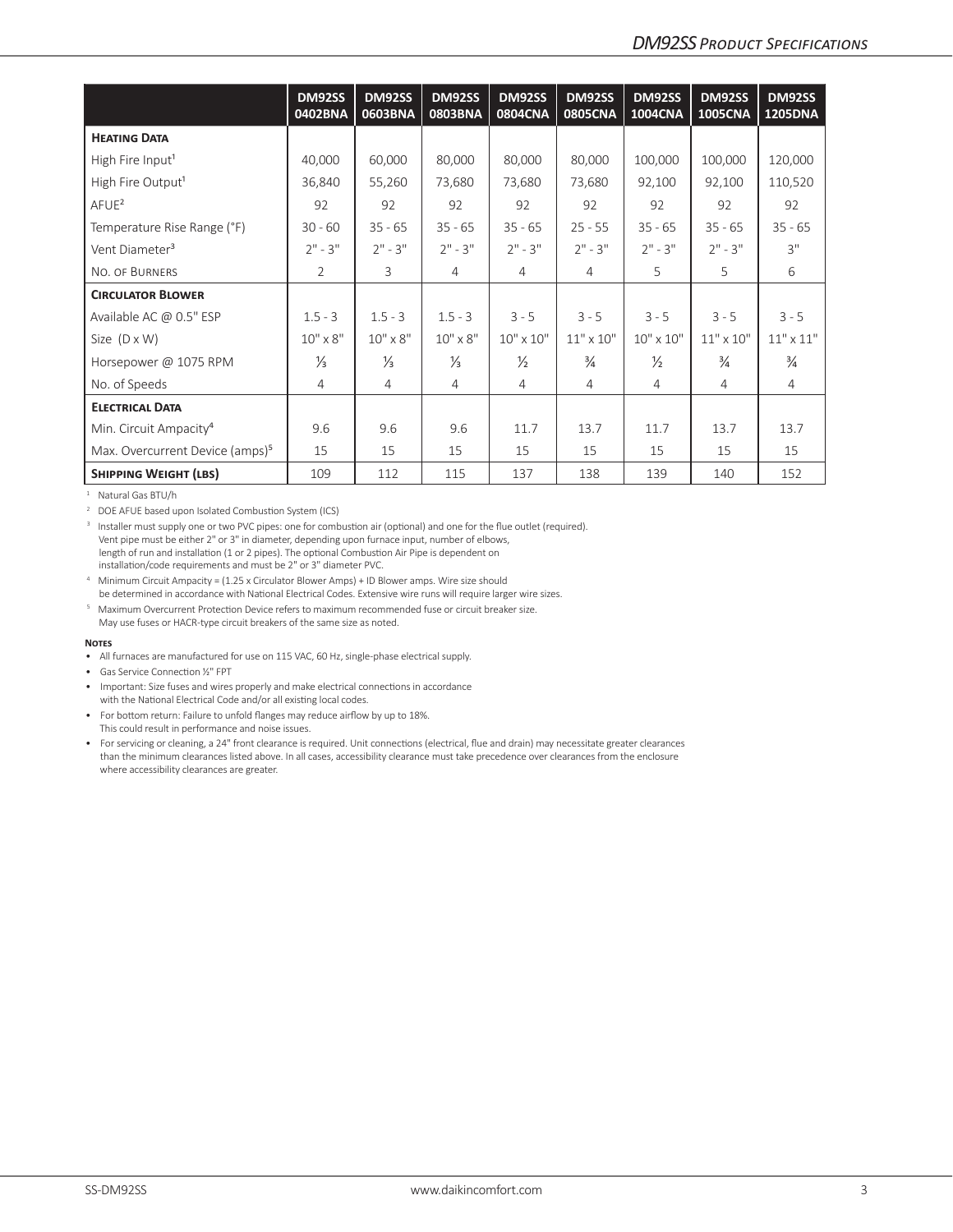# *DC92SS Product Specifications*

|                                             | DC92SS<br>0402BNA | DC92SS<br>0603BNA | DC92SS<br>0804CNA  | DC92SS<br><b>1005CNA</b> |
|---------------------------------------------|-------------------|-------------------|--------------------|--------------------------|
| <b>HEATING DATA</b>                         |                   |                   |                    |                          |
| High Fire Input <sup>1</sup>                | 40,000            | 60,000            | 80,000             | 100,000                  |
| High Fire Output <sup>1</sup>               | 36,840            | 55,260            | 73,680             | 92,100                   |
| $A$ FUE <sup>2</sup>                        | 92                | 92                | 92                 | 92                       |
| Temperature Rise Range (°F)                 | $30 - 60$         | $35 - 65$         | $35 - 65$          | $35 - 65$                |
| Vent Diameter <sup>3</sup>                  | $2" - 3"$         | $2" - 3"$         | $2" - 3"$          | $2" - 3"$                |
| No. of Burners                              | $\overline{2}$    | 3                 | 4                  | 5                        |
| <b>CIRCULATOR BLOWER</b>                    |                   |                   |                    |                          |
| Available AC @ 0.5" ESP                     | $1.5 - 3$         | $1.5 - 3$         | $2.5 - 4$          | $2.5 - 4$                |
| Size $(D \times W)$                         | $10'' \times 8''$ | $10'' \times 8''$ | $10'' \times 10''$ | $11" \times 10"$         |
| Horsepower @ 1075 RPM                       | $\frac{1}{3}$     | ⅓                 | $\frac{1}{2}$      | $\frac{3}{4}$            |
| No. of Speeds                               | 4                 | 4                 | 4                  | 4                        |
| <b>ELECTRICAL DATA</b>                      |                   |                   |                    |                          |
| Min. Circuit Ampacity <sup>4</sup>          | 9.6               | 9.6               | 11.7               | 13.7                     |
| Max. Overcurrent Device (amps) <sup>5</sup> | 15                | 15                | 15                 | 15                       |
| <b>SHIPPING WEIGHT (LBS)</b>                | 109               | 112               | 137                | 140                      |

<sup>1</sup> Natural Gas BTU/h

<sup>2</sup> DOE AFUE based upon Isolated Combustion System (ICS)

<sup>3</sup> Installer must supply one or two PVC pipes: one for combustion air (optional) and one for the flue outlet (required). Vent pipe must be either 2" or 3" in diameter, depending upon furnace input, number of elbows, length of run and installation (1 or 2 pipes). The optional Combustion Air Pipe is dependent on installation/code requirements and must be 2" or 3" diameter PVC.

<sup>4</sup> Minimum Circuit Ampacity = (1.25 x Circulator Blower Amps) + ID Blower amps. Wire size should be determined in accordance with National Electrical Codes. Extensive wire runs will require larger wire sizes.

<sup>5</sup> Maximum Overcurrent Protection Device refers to maximum recommended fuse or circuit breaker size.

May use fuses or HACR-type circuit breakers of the same size as noted.

#### **Notes**

- All furnaces are manufactured for use on 115 VAC, 60 Hz, single-phase electrical supply.
- Gas Service Connection ½" FPT
- Important: Size fuses and wires properly and make electrical connections in accordance with the National Electrical Code and/or all existing local codes.
- For bottom return: Failure to unfold flanges may reduce airflow by up to 18%. This could result in performance and noise issues.
- For servicing or cleaning, a 24" front clearance is required. Unit connections (electrical, flue and drain) may necessitate greater clearances than the minimum clearances listed above. In all cases, accessibility clearance must take precedence over clearances from the enclosure where accessibility clearances are greater.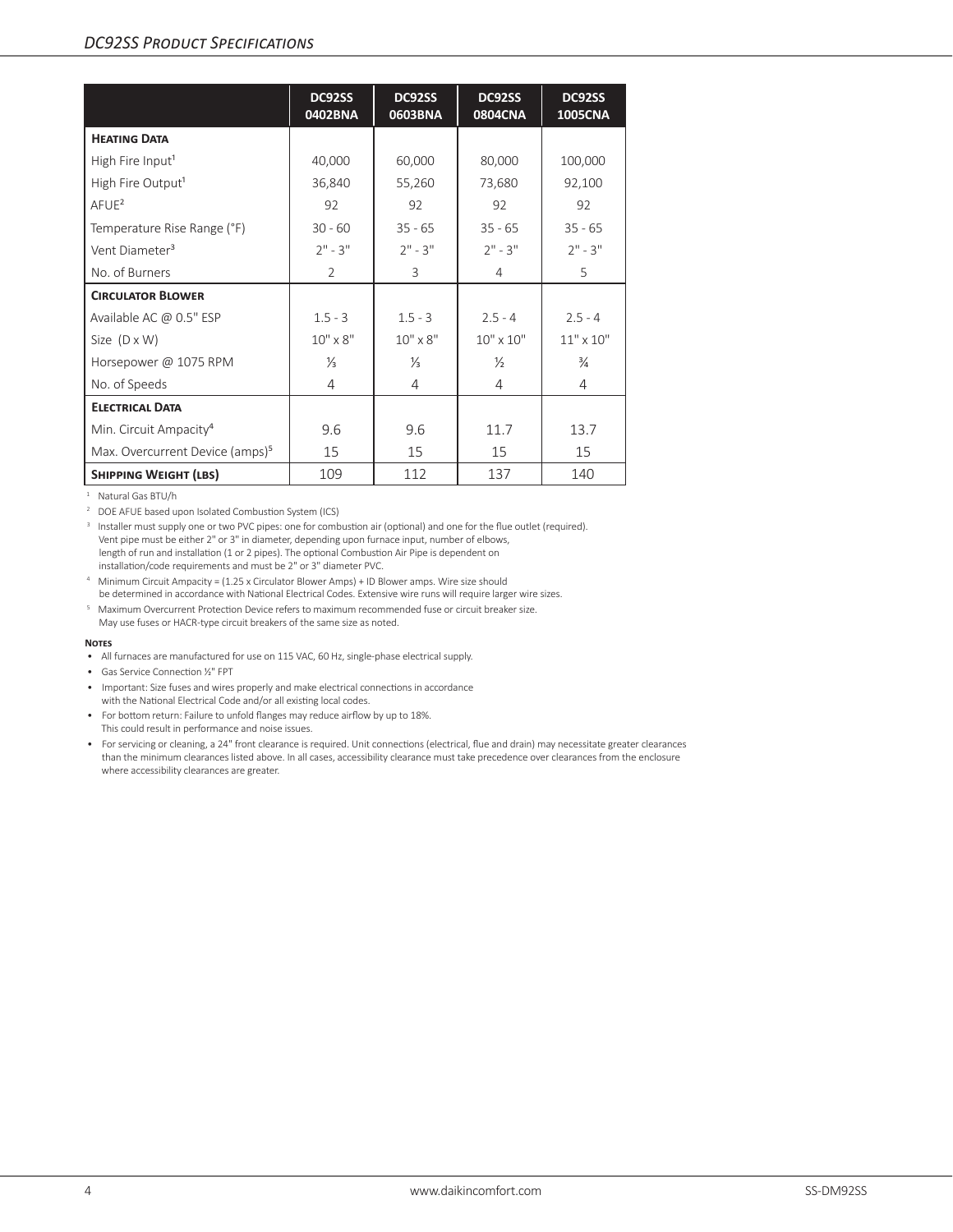

|               |                   | <b>Air Discharge</b> |          |          | <b>Air Return</b> |
|---------------|-------------------|----------------------|----------|----------|-------------------|
| <b>MODEL</b>  | A                 | В                    | C        | D        | Е                 |
| DM92SS0402BNA | $17\frac{1}{2}$   | 16"                  | $13\%$ " | $12\%$ " | $13\%$ "          |
| DM92SS0603BNA | $17\frac{1}{2}$   | 16"                  | $13\%$ " | $12\%$ " | $13\%$ "          |
| DM92SS0803BNA | $17\frac{1}{2}$   | 16"                  | $13\%$ " | $12\%$ " | $13\%$ "          |
| DM92SS0804CNA | 21"               | $19\frac{1}{2}$      | $17\%$ " | 16"      | $17\frac{1}{2}$   |
| DM92SS0805CNA | 21"               | $19\frac{1}{2}$      | $17\%$ " | 16"      | $17\frac{1}{2}$   |
| DM92SS1004CNA | 21"               | $19\frac{1}{2}$      | $17\%$ " | 16"      | $17\frac{1}{2}$   |
| DM92SS1005CNA | 21"               | 19½"                 | $17\%$ " | 16"      | $17\frac{1}{2}$   |
| DM92SS1205DNA | $24\frac{1}{2}$ " | 23"                  | 20%"     | $19\%$ " | 20%"              |

## *Minimum Clearances to Combustible Materials*

| <b>POSITION</b> | <b>SIDES</b> | <b>REAR</b> | <b>FRONT</b>   | <b>BOTTOM</b> | <b>FLUE</b> | <b>TOP</b> |
|-----------------|--------------|-------------|----------------|---------------|-------------|------------|
| Upflow          | $\cap$       | $\bigcap$   | $\bigcap$<br>◡ | ∼             |             | 4 H<br>--  |
| Horizontal      | $\sim$ 11    | $\bigcap$   | $\bigcap$<br>◡ |               |             | rн         |

C = If placed on combustible floor, the floor MUST be wood ONLY.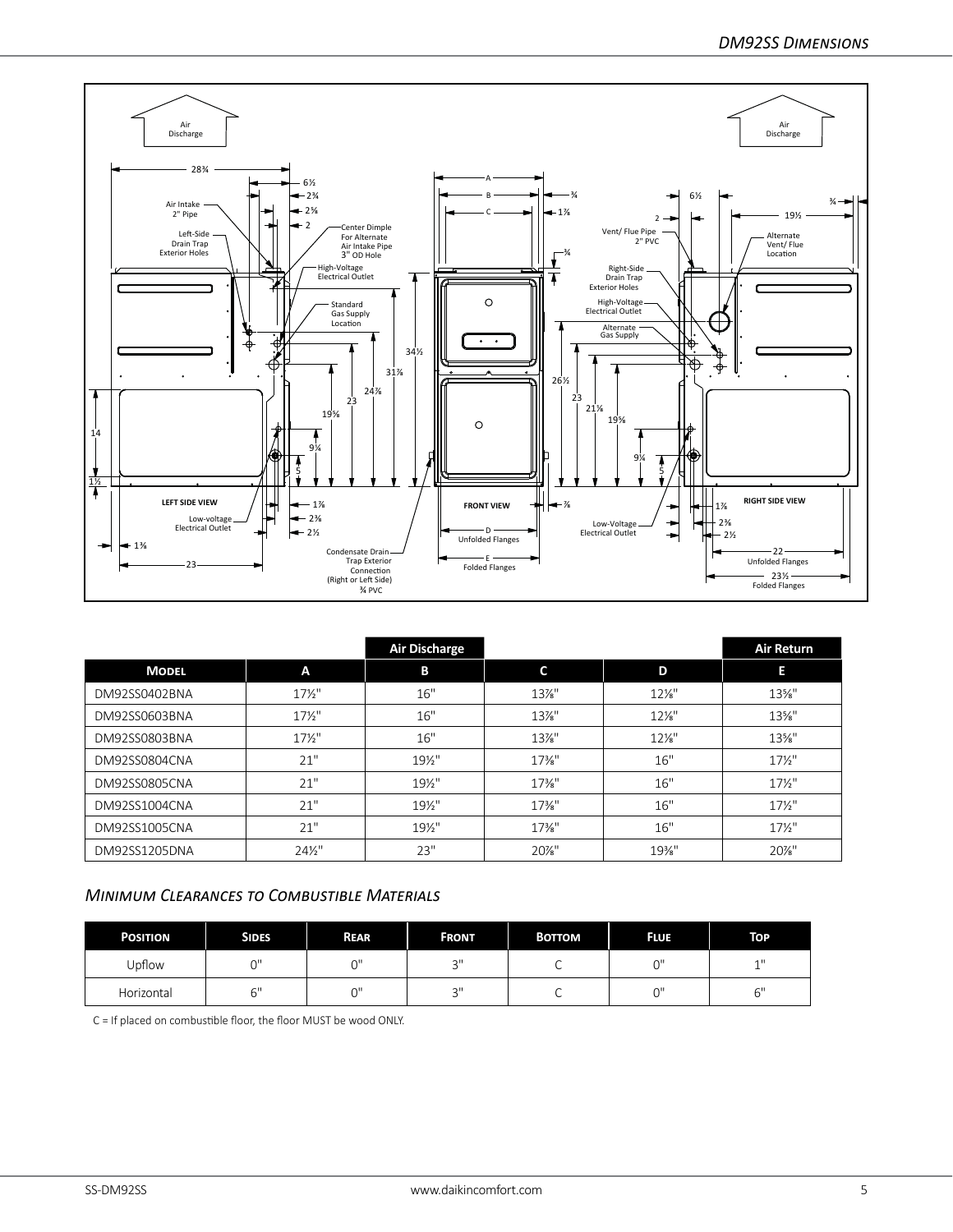

|               |                 | <b>AIR RETURN</b> |                   |                 | <b>AIR DISCHARGE</b> |
|---------------|-----------------|-------------------|-------------------|-----------------|----------------------|
| <b>MODEL</b>  | A               | в                 |                   | D               |                      |
| DC92SS0402BNA | $17\frac{1}{2}$ | 14%"              | 14"               | $14\frac{1}{2}$ | 16"                  |
| DC92SS0603BNA | $17\frac{1}{2}$ | $14\%$ "          | 14"               | $14\frac{1}{2}$ | 16"                  |
| DC92SS0804CNA | 21"             | $18\%$ "          | $17\frac{1}{2}$   | 18"             | 19½"                 |
| DC92SS1005CNA | 21"             | 18%"              | $17\frac{1}{2}$ " | 18"             | 19½"                 |

# *Minimum Clearances to Combustible Materials*

| <b>POSITION</b> | <b>SIDES</b>                  | <b>REAR</b> | <b>FRONT</b>   | <b>BOTTOM</b> | <b>FLUE</b> | TOP.           |
|-----------------|-------------------------------|-------------|----------------|---------------|-------------|----------------|
| Downflow        | $\bigcap$                     | $\bigcap$   | $\bigcap$<br>J | NС            | $\bigcap$   | 11             |
| Horizontal      | $\overline{\phantom{0}}$<br>ັ | יר          | $\sim$<br>ت    |               | $\sim$      | $\sim$ 11<br>ັ |

C = If placed on combustible floor, the floor MUST be wood ONLY.

NC = For installation on non-combustible floors only. A combustible floor sub-base must be used for installations on combustible flooring.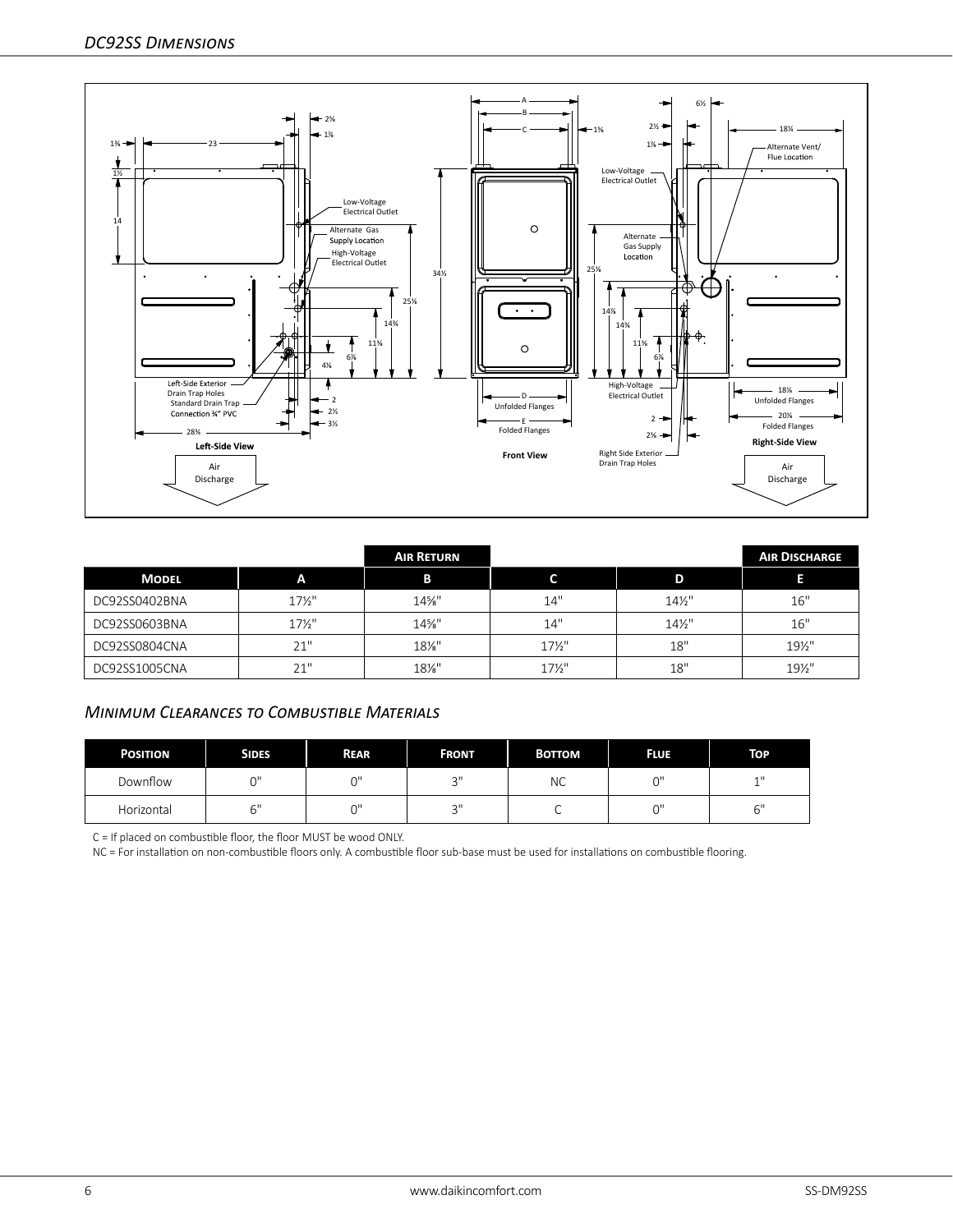|              | <b>МОТОК</b> | <b>TONS</b>     | <b>EXTERNAL STATIC PRESSURE, (INCHES WATER COLUMN)</b> |             |            |             |            |             |            |             |            |             |            |            |            |
|--------------|--------------|-----------------|--------------------------------------------------------|-------------|------------|-------------|------------|-------------|------------|-------------|------------|-------------|------------|------------|------------|
| <b>MODEL</b> | <b>SPEED</b> | AC <sup>1</sup> | 0.1                                                    |             |            | 0.2         | 0.3        |             |            | 0.4         |            | 0.5         | 0.6        | 0.7        | 0.8        |
|              |              |                 | <b>CFM</b>                                             | <b>RISE</b> | <b>CFM</b> | <b>RISE</b> | <b>CFM</b> | <b>RISE</b> | <b>CFM</b> | <b>RISE</b> | <b>CFM</b> | <b>RISE</b> | <b>CFM</b> | <b>CFM</b> | <b>CFM</b> |
|              | High         | 3               | 1,498                                                  | N/A         | 1,446      | N/A         | 1,368      | N/A         | 1,302      | N/A         | 1,227      | N/A         | 1,145      | 1,059      | 954        |
| DM92SS       | Med          | 2.5             | 1,223                                                  | N/A         | 1,182      | N/A         | 1,153      | 30          | 1,099      | 31          | 1,051      | 32          | 982        | 901        | 813        |
| 0402BNA      | Med-Lo       | $\overline{2}$  | 983                                                    | 35          | 971        | 35          | 945        | 36          | 919        | 37          | 878        | 39          | 813        | 746        | 659        |
|              | Low          | 1.5             | 816                                                    | 42          | 794        | 43          | 758        | 45          | 734        | 46          | 678        | 50          | 637        | 597        | 523        |
|              | High         | 3               | 1,494                                                  | N/A         | 1,428      | 36          | 1,362      | 38          | 1,294      | 39          | 1,231      | 42          | 1,162      | 1,076      | 972        |
| DM92SS       | Med          | 2.5             | 1,203                                                  | 42          | 1,178      | 43          | 1,147      | 45          | 1,101      | 46          | 1,045      | 49          | 986        | 927        | 831        |
| 0603BNA      | Med-Lo       | $\overline{2}$  | 977                                                    | 52          | 965        | 53          | 939        | 54          | 904        | 57          | 866        | 59          | 801        | 763        | 639        |
|              | Low          | 1.5             | 801                                                    | 64          | 786        | 65          | 751        | N/A         | 714        | N/A         | 714        | N/A         | 680        | 635        | 596        |
|              | High         | 3               | 1,459                                                  | 47          | 1,397      | 49          | 1,339      | 51          | 1,270      | 54          | 1,202      | 57          | 1,107      | 1,049      | 952        |
| DM92SS       | Med          | 2.5             | 1,191                                                  | 57          | 1,166      | 58          | 1,137      | 60          | 1,086      | 63          | 1,033      | N/A         | 973        | 889        | 797        |
| 0803BNA      | Med-Lo       | $\overline{2}$  | 985                                                    | N/A         | 967        | N/A         | 932        | N/A         | 900        | N/A         | 859        | N/A         | 805        | 731        | 620        |
|              | Low          | 1.5             | 808                                                    | N/A         | 785        | N/A         | 758        | N/A         | 726        | N/A         | 679        | N/A         | 629        | 590        | 513        |
|              | High         | 5               | 2,115                                                  | N/A         | 2,050      | N/A         | 1,973      | 35          | 1,915      | 36          | 1,810      | 38          | 1,695      | 1,587      | 1,467      |
| DM92SS       | Med          | $\overline{4}$  | 1,802                                                  | 38          | 1,739      | 39          | 1,725      | 40          | 1,665      | 41          | 1,612      | 42          | 1,532      | 1,443      | 1,320      |
| 0804CNA      | Med-Lo       | 3.5             | 1,517                                                  | 45          | 1,509      | 45          | 1,496      | 46          | 1,475      | 46          | 1,441      | 47          | 1,388      | 1,304      | 1,205      |
|              | Low          | 3               | 1,213                                                  | 56          | 1,225      | 56          | 1,216      | 56          | 1,194      | 57          | 1,179      | 58          | 1,135      | 1,084      | 1,005      |
|              | High         | 5               | 2,284                                                  | 30          | 2,231      | 31          | 2,170      | 31          | 2,103      | 32          | 2,037      | 33          | 1,945      | 1,836      | 1,750      |
| DM92SS       | Med          | $\overline{4}$  | 1,865                                                  | 37          | 1,869      | 36          | 1,775      | 38          | 1,732      | 39          | 1,684      | 40          | 1,619      | 1,548      | 1,480      |
| 0805CNA      | Med-Lo       | 3.5             | 1,594                                                  | 43          | 1,571      | 43          | 1,530      | 45          | 1,492      | 46          | 1,454      | 47          | 1,414      | 1,355      | 1,293      |
|              | Low          | 3               | 1,411                                                  | 48          | 1,366      | 50          | 1,325      | 51          | 1,296      | 53          | 1,251      | 54          | 1,200      | 1,147      | 1,096      |
|              | High         | 5               | 2,082                                                  | 41          | 1,997      | 43          | 1,943      | 44          | 1,847      | 46          | 1,749      | 49          | 1,669      | 1,560      | 1,443      |
| DM92SS       | Med          | $\overline{4}$  | 1,823                                                  | 47          | 1,782      | 48          | 1,711      | 50          | 1,659      | 51          | 1,574      | 54          | 1,513      | 1,402      | 1,305      |
| 1004CNA      | Med-Lo       | 3.5             | 1,565                                                  | 54          | 1,545      | 55          | 1,529      | 56          | 1,487      | 57          | 1,441      | 59          | 1,365      | 1,287      | 1,196      |
|              | Low          | 3               | 1,261                                                  | N/A         | 1237       | N/A         | 1,242      | N/A         | 1,216      | N/A         | 1,179      | N/A         | 1,145      | 1,098      | 1,034      |
|              | High         | 5               | 2,137                                                  | 40          | 2,073      | 41          | 2,031      | 42          | 1,949      | 44          | 1,879      | 45          | 1,811      | 1,734      | 1,625      |
| DM92SS       | Med          | $\overline{4}$  | 1,793                                                  | 48          | 1,754      | 49          | 1,704      | 50          | 1,648      | 52          | 1,590      | 54          | 1,534      | 1,451      | 1,371      |
| 1005CNA      | Med-Lo       | 3.5             | 1,558                                                  | 55          | 1,518      | 56          | 1,477      | 58          | 1,425      | 60          | 1,376      | 62          | 1,316      | 1,242      | 1,170      |
|              | Low          | 3               | 1,370                                                  | 62          | 1,325      | 64          | 1,288      | N/A         | 1,237      | N/A         | 1,191      | N/A         | 1,134      | 1,086      | 1,024      |
|              | High         | 5               | 2,489                                                  | N/A         | 2,420      | 35          | 2,330      | 37          | 22,50      | 38          | 2,183      | 39          | 2,091      | 1,963      | 1,803      |
| DM92SS       | Med          | $\overline{4}$  | 2,102                                                  | 41          | 2,050      | 42          | 2,005      | 42          | 1,944      | 44          | 1,880      | 45          | 1,798      | 1,693      | 1,602      |
| 1005CNAB     | Med-Lo       | 3.5             | 1,768                                                  | 48          | 1,723      | 49          | 1,690      | 50          | 1,624      | 52          | 1,580      | 54          | 1,493      | 1,436      | 1,339      |
|              | Low          | 3               | 1,474                                                  | 58          | 1,429      | 60          | 1,388      | 61          | 1,370      | 62          | 1,313      | 65          | 1,253      | 1,168      | 1,082      |
|              | High         | 5               | 2,256                                                  | 45          | 2,192      | 47          | 2,133      | 48          | 2,054      | 50          | 1,986      | 51          | 1,907      | 1,834      | 1,718      |
| DM92SS       | Med          | $\overline{4}$  | 1,805                                                  | 57          | 1,762      | 58          | 1,722      | 59          | 1,677      | 61          | 1,618      | 63          | 1,563      | 1,507      | 1,441      |
| 1205DNA      | Med-Lo       | 3.5             | 1,565                                                  | 65          | 1,513      | N/A         | 1,480      | N/A         | 1,415      | N/A         | 1,392      | N/A         | 1,346      | 1,269      | 1,198      |
|              | Low          | 3               | 1,368                                                  | N/A         | 1,326      | N/A         | 1,278      | N/A         | 1,238      | N/A         | 1,208      | N/A         | 1,165      | 1.093      | 1,052      |

**(CFM & Temperature Rise vs. External Static Pressure)**

at 0.5" ESP **Notes**

• CFM in chart is without filter(s). Filters do not ship with this furnace, but must be provided by the installer.

If the furnace requires two return filters, this chart assumes both filters are installed.

• All furnaces ship as high-speed cooling and medium-speed heating. Installer must adjust blower cooling & heating speed as needed.

For most jobs, about 400 CFM per ton when cooling is desirable.

• INSTALLATION IS TO BE ADJUSTED TO OBTAIN TEMPERATURE RISE WITHIN THE RANGE SPECIFIED ON THE RATING PLATE.

• This chart is for information only. For satisfactory operation, external static pressure should not exceed value shown on the rating plate.

The shaded area indicates ranges in excess of maximum static pressure allowed when heating.

• The above chart is for U.S. furnaces installed at 0-2000 feet. At higher altitudes, a properly derated unit will have approximately the same temperature rise at a particular CFM, while ESP at the CFM will be lower.

### *Minimum Filter Sizes*

|                                      | 0402BNA   0603BNA   0803BNA   0804CNA | DM92SS DM92SS DM92SS DM92SS |                                   | DM92SS<br><b>0805CNA</b>                          | <b>DM92SS</b><br>1004CNA          | DM92SS DM92SS<br>  1005CNA   1205DNA |                                                 |
|--------------------------------------|---------------------------------------|-----------------------------|-----------------------------------|---------------------------------------------------|-----------------------------------|--------------------------------------|-------------------------------------------------|
| Filter Size (in <sup>2</sup> ) (Qty) |                                       |                             | $(1)$ 16 x 25<br>(side or bottom) | $(1)$ 20 x 25 (bottom)  <br>or (2) 16 x 25 (side) | $(1)$ 16 x 25<br>(side or bottom) |                                      | $(1)$ 20 x 25 (bottom)<br>or (2) 16 x 25 (side) |

Note: Other size filters of equal or greater dimensions may be used. Filters may also be centrally located.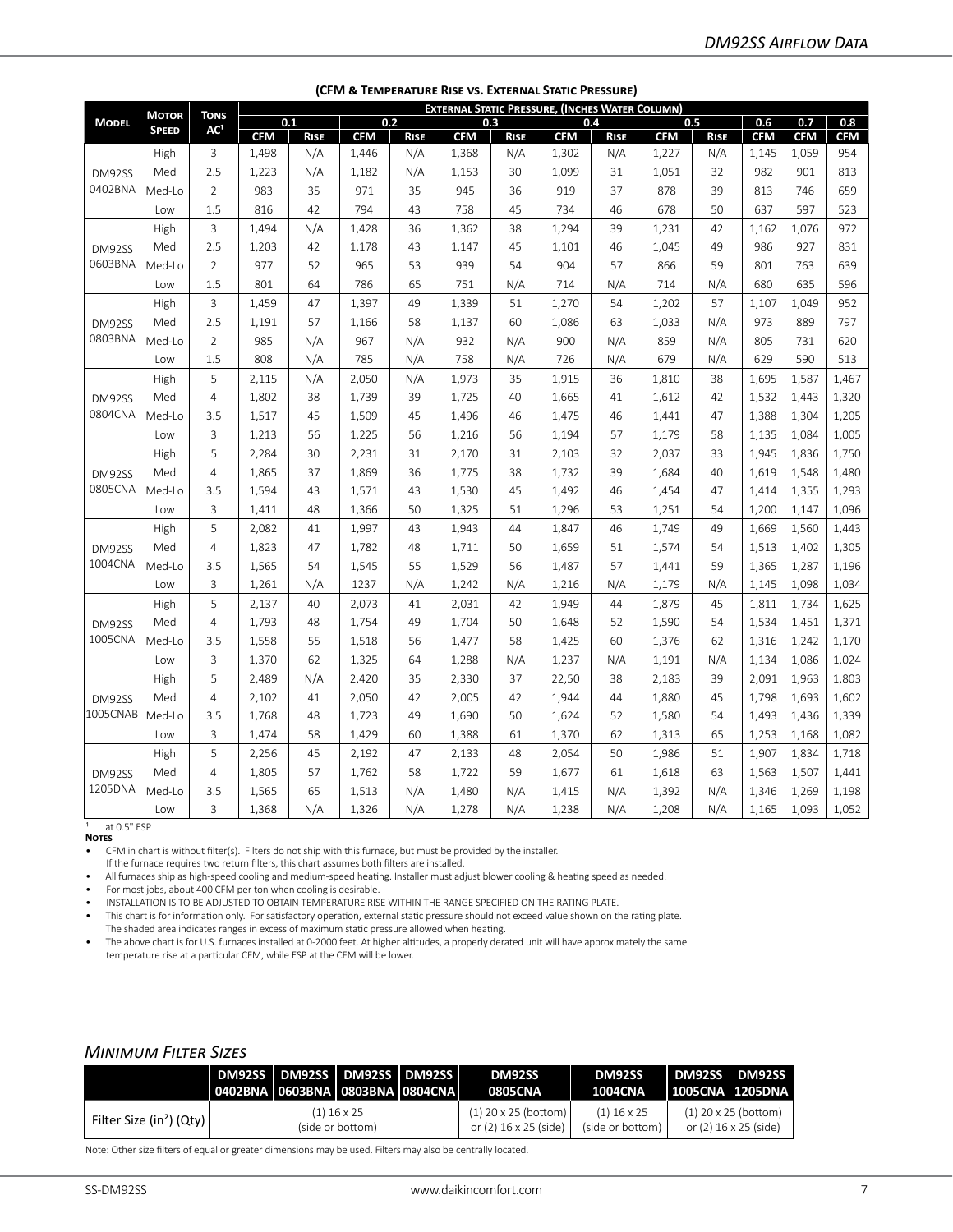|              |                              |                                |            | <b>EXTERNAL STATIC PRESSURE, (INCHES WATER COLUMN)</b> |            |             |            |             |            |             |            |             |            |            |            |
|--------------|------------------------------|--------------------------------|------------|--------------------------------------------------------|------------|-------------|------------|-------------|------------|-------------|------------|-------------|------------|------------|------------|
| <b>MODEL</b> | <b>MOTOR</b><br><b>SPEED</b> | <b>TONS</b><br>AC <sup>1</sup> | 0.1        |                                                        | 0.2        |             | 0.3        |             | 0.4        |             |            | 0.5         | 0.6        | 0.7        | 0.8        |
|              |                              |                                | <b>CFM</b> | <b>RISE</b>                                            | <b>CFM</b> | <b>RISE</b> | <b>CFM</b> | <b>RISE</b> | <b>CFM</b> | <b>RISE</b> | <b>CFM</b> | <b>RISE</b> | <b>CFM</b> | <b>CFM</b> | <b>CFM</b> |
|              | High                         | 3                              | 1.400      | N/A                                                    | 1,331      | N/A         | 1,263      | N/A         | 1.189      | N/A         | 1,106      | 31          | 1.020      | 941        | 843        |
| DC92SS       | Med                          | 2.5                            | 1,204      | N/A                                                    | 1,176      | N/A         | 1,121      | 30          | 1,072      | 32          | 1,002      | 34          | 927        | 853        | 740        |
| 0402BNA      | Med-Lo                       | $\overline{2}$                 | 1,020      | 33                                                     | 998        | 34          | 968        | 35          | 923        | 37          | 880        | 39          | 820        | 739        | 652        |
|              | Low                          | 1.5                            | 841        | 41                                                     | 827        | 41          | 797        | 43          | 766        | 44          | 727        | 47          | 680        | 634        | 556        |
|              | High                         | 3                              | 1,668      | 31                                                     | 1,335      | 38          | 1,288      | 40          | 1,207      | 42          | 1,133      | 45          | 1,061      | 955        | 845        |
| DC92SS       | Med                          | 2.5                            | 1,224      | 42                                                     | 1,182      | 43          | 1,139      | 45          | 1.088      | 47          | 1,015      | 50          | 948        | 859        | 759        |
| 0603BNA      | Med-Lo                       | $\mathfrak{D}$                 | 1.030      | 50                                                     | 1.005      | 51          | 988        | 52          | 942        | 54          | 893        | 57          | 830        | 751        | 666        |
|              | Low                          | 1.5                            | 859        | 60                                                     | 830        | 62          | 815        | 63          | 789        | 65          | 751        | N/A         | 693        | 629        | 556        |
|              | High                         | $\overline{4}$                 | 1.770      | 39                                                     | 1,645      | 41          | 1.610      | 42          | 1,528      | 45          | 1,437      | 47          | 1,340      | 1,251      | 1,141      |
| DC92SS       | Med                          | 3.5                            | 1,690      | 40                                                     | 1,615      | 42          | 1,531      | 45          | 1,470      | 46          | 1,393      | 49          | 1,308      | 1,196      | 1,099      |
| 0804BNA      | Med-Lo                       | 3                              | 1,612      | 42                                                     | 1,540      | 44          | 1,472      | 46          | 1,398      | 49          | 1,306      | 52          | 1,223      | 1,132      | 1,010      |
|              | Low                          | 2.5                            | 1,396      | 49                                                     | 1,339      | 51          | 1,304      | 52          | 1,250      | 55          | 1,170      | 58          | 1,092      | 1,010      | 906        |
|              | High                         | $\overline{4}$                 | 1,793      | 48                                                     | 1,699      | 50          | 1,610      | 53          | 1,533      | 56          | 1,461      | 58          | 1,363      | 1,247      | 1,146      |
| DC92SS       | Med                          | 3.5                            | 1,693      | 50                                                     | 1,622      | 53          | 1,552      | 55          | 1,467      | 58          | 1,390      | 61          | 1,320      | 1,205      | 1,083      |
| 1005CNA      | Med-Lo                       | 3                              | 1.632      | 52                                                     | 1,546      | 55          | 1.493      | 57          | 1,415      | 60          | 1,332      | 64          | 1,257      | 1,148      | 1,054      |
|              | Low                          | 2.5                            | 1,429      | 60                                                     | 1,380      | 62          | 1,334      | 64          | 1,258      | N/A         | 1,199      | N/A         | 1,136      | 1,041      | 942        |

#### **(CFM & Temperature Rise vs. External Static Pressure)**

 $1$  at 0.5" ESP

#### **Notes**

• CFM in chart is without filter(s). Filters do not ship with this furnace, but must be provided by the installer. If the furnace requires two return filters, this chart assumes both filters are installed.

• All furnaces ship as high-speed cooling and medium-speed heating. Installer must adjust blower cooling & heating speed as needed.

• For most jobs, about 400 CFM per ton when cooling is desirable.

• INSTALLATION IS TO BE ADJUSTED TO OBTAIN TEMPERATURE RISE WITHIN THE RANGE SPECIFIED ON THE RATING PLATE.

• This chart is for information only. For satisfactory operation, external static pressure should not exceed value shown on the rating plate.

The shaded area indicates ranges in excess of maximum static pressure allowed when heating.

• The above chart is for U.S. furnaces installed at 0-2000 feet. At higher altitudes, a properly derated unit will have approximately the same temperature rise at a particular CFM, while ESP at the CFM will be lower.

## *Minimum Filter Sizes*

|                                      | DC92SS  | DC92SS                                  | DC92SS  | DC92SS                                                  |
|--------------------------------------|---------|-----------------------------------------|---------|---------------------------------------------------------|
|                                      | 0402BNA | 0603BNA                                 | 0804CNA | <b>1005CNA</b>                                          |
| Filter Size (in <sup>2</sup> ) (Qty) |         | (2) 10 x 20 or (1) 16 x 25 (top return) |         | $(1)$ 14 x 20 (bottom) or<br>$(1)$ 20 x 25 (top return) |

Note: Other size filters of equal or greater dimensions may be used. Filters may also be centrally located.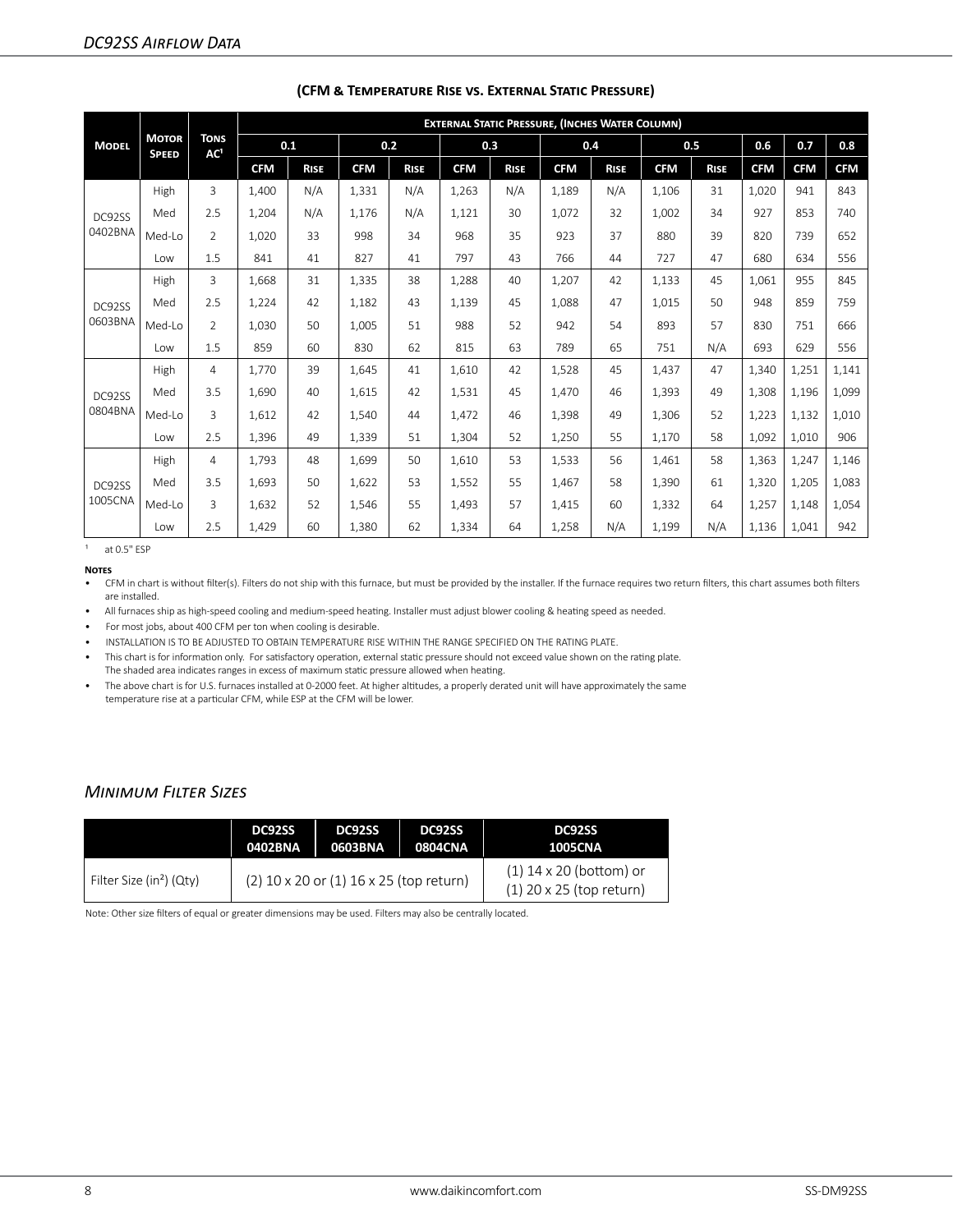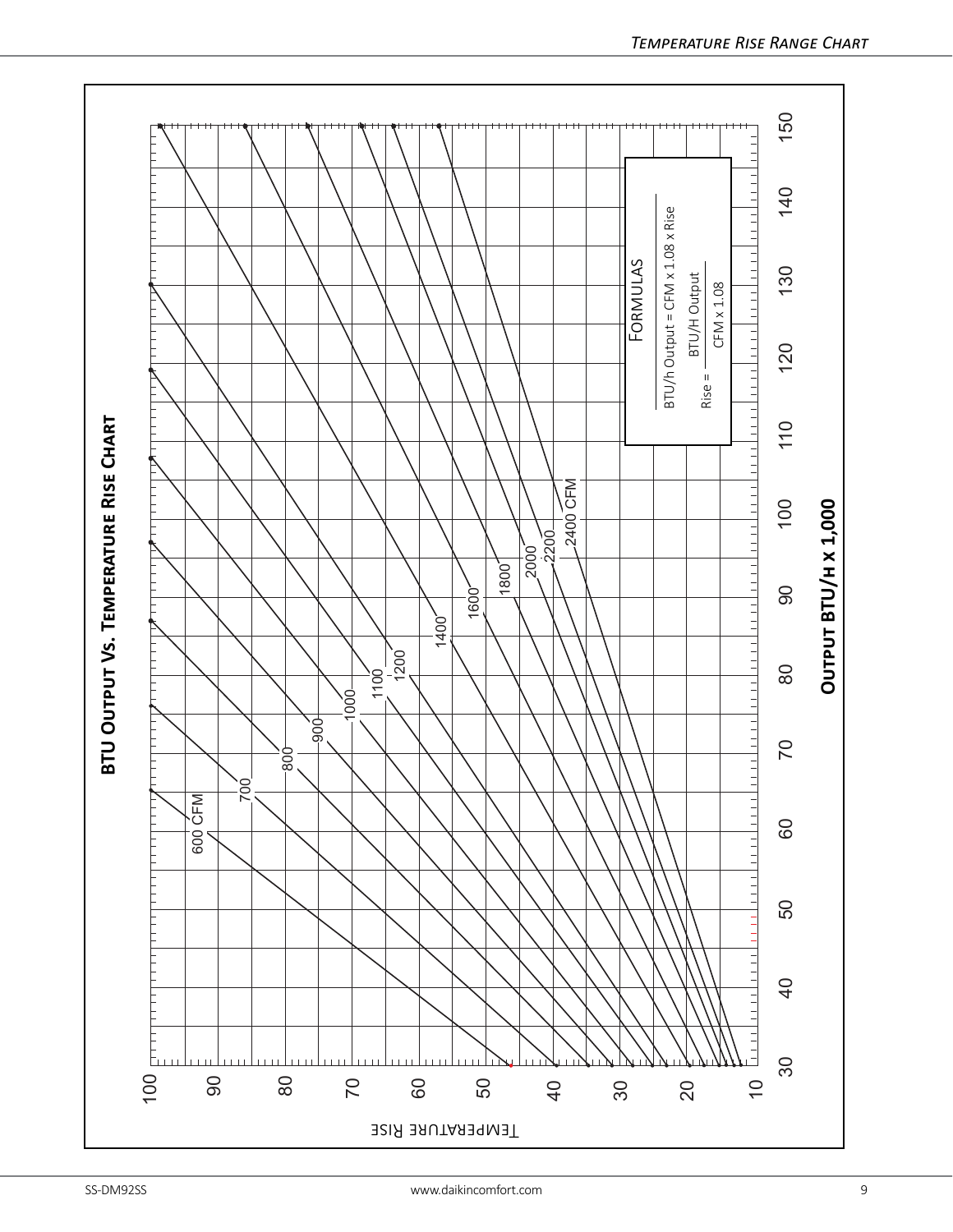

refer to the wiring diagram on the unit for the most up-to-date wiring.

the  $\overline{t}$ 

 $\begin{array}{c} 10 \\ 0 \\ 0 \end{array}$ 

refer<br>unit

 $\triangleleft$ 

**WARNING** 

Warning **Warning or Bigh Voltage:** Disconnect all power before servicing or installing this unit. Multiple power sources may be present. Failure to do so may cause property damage, personal injury, or death.

to do: power

present. **B Voltage:** 

⚡

power<br>death.  $\rm \overleftarrow{\rm o}$ Multiple injury, o

unit. personal

this

installing  $\rm \overline{o}$ servicing property damage,

cause

may before  $S<sub>O</sub>$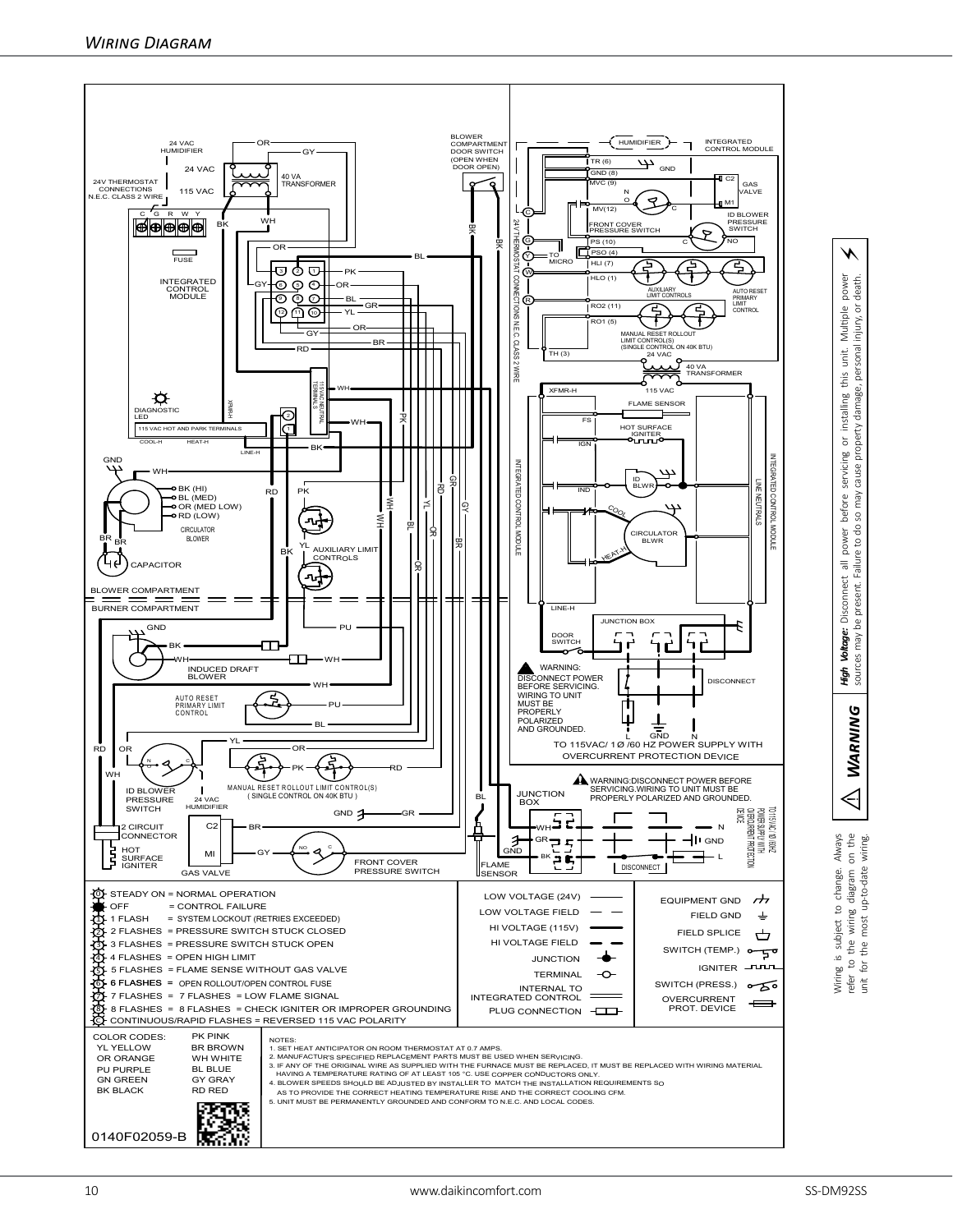| <b>MODEL</b>       | <b>DESCRIPTION</b>                                           | DM92SS<br>0402BNA | DM92SS<br>0603BNA | DM92SS<br>0803BNA | DM92SS<br>0804CNA | DM92SS<br><b>0805CNA</b> | DM92SS<br>1004CNA | <b>DM92SS</b><br>1005CNA 1205DNA | DM92SS     |
|--------------------|--------------------------------------------------------------|-------------------|-------------------|-------------------|-------------------|--------------------------|-------------------|----------------------------------|------------|
| CVFNT-2            | Concentric Vent Kit (2")                                     | $\sqrt{ }$        | $\sqrt{ }$        | $\sqrt{ }$        | $\sqrt{ }$        | $\sqrt{ }$               | $\sqrt{ }$        | $\sqrt{ }$                       | ---        |
| CVENT-3            | Concentric Vent Kit (3")                                     | $\sqrt{ }$        | $\sqrt{ }$        | $\sqrt{ }$        | $\sqrt{ }$        | $\sqrt{ }$               | $\sqrt{ }$        | $\sqrt{ }$                       | $\sqrt{ }$ |
| CFSB17             | Downflow Sub-Base 17.5"                                      | $---$             | ---               | $---$             | $---$             | $---$                    | ---               | $---$                            | $---$      |
| CFSB21             | Downflow Sub-Base 21"                                        | $---$             | ---               | ---               | ---               | $---$                    | $---$             | $---$                            | ---        |
| CFSB <sub>24</sub> | Downflow Sub-Base 24"                                        | $---$             | ---               | ---               | ---               | ---                      | ---               | ---                              |            |
| RF000142           | Drain Kit -Horizontal Left Vertical Flue                     | $\sqrt{ }$        | $\sqrt{ }$        | $\sqrt{ }$        | $\sqrt{ }$        | $\sqrt{ }$               | $\sqrt{ }$        | $\sqrt{ }$                       | $\sqrt{ }$ |
| FFR02              | <b>External Filter Rack with 16"x25"</b><br>Permanent Filter | $\sqrt{ }$        | $\sqrt{ }$        | $\sqrt{ }$        | $\sqrt{ }$        | $---$                    | $\sqrt{ }$        | $---$                            | ---        |
| 0170K00000S        | Flush Mount Vent Kit - 3" or 2"                              | $\sqrt{ }$        | $\sqrt{ }$        | $\sqrt{ }$        | $\sqrt{ }$        | $\sqrt{ }$               | $\sqrt{ }$        | $\sqrt{ }$                       | $\sqrt{ }$ |
| 0170K00001S        | Flush Mount Vent Kit - 2"                                    | $\sqrt{ }$        | $\sqrt{ }$        | $\sqrt{ }$        | $\sqrt{ }$        | $\sqrt{ }$               | $\sqrt{ }$        | $\sqrt{ }$                       | $---$      |
| AFF18-60A          | Fossil Fuel (Dual Fuel) Kit                                  | $\sqrt{ }$        | $\sqrt{ }$        | $\sqrt{ }$        | $\sqrt{ }$        | $\sqrt{ }$               | $\sqrt{ }$        | $\sqrt{ }$                       | $\sqrt{ }$ |
| <b>HASFK</b>       | High-Altitude Natural Gas Kit                                | HASFK-4           | HASFK-4           | HASFK-4           | HASFK-4           | HASFK-4                  | HASFK-4           | HASFK-4                          | HASFK-4    |
| <b>HASFK</b>       | High-Altitude LP Gas Kit                                     | HASFK-4           | HASFK-4           | HASFK-5           | HASFK-4           | HASFK-4                  | HASFK-4           | HASFK-5                          | HASFK-4    |
| LPLP03             | Low LP Gas Pressure Switch                                   | $\sqrt{ }$        | $\sqrt{ }$        | $\sqrt{ }$        | $\sqrt{ }$        | $\sqrt{ }$               | $\sqrt{ }$        | $\sqrt{ }$                       | $\sqrt{ }$ |
| <b>LPM-07</b>      | <b>IP Conversion Kits</b>                                    | $\sqrt{ }$        | $\sqrt{ }$        | $\sqrt{ }$        | $\sqrt{ }$        | $\sqrt{ }$               | $\sqrt{ }$        | $\sqrt{ }$                       | $\sqrt{ }$ |
| <b>TK-400</b>      | Twinning Kit                                                 | $\sqrt{ }$        | $\sqrt{ }$        | $\sqrt{ }$        | $\sqrt{ }$        | $\sqrt{ }$               | V                 | $\sqrt{ }$                       | $\sqrt{ }$ |

| <b>MODEL</b>       | <b>DESCRIPTION</b>                                 | DC92SS<br>0402BNA | DC92SS<br>0603BNA | DC92SS<br>0804CNA | DC92SS<br><b>1005CNA</b> |
|--------------------|----------------------------------------------------|-------------------|-------------------|-------------------|--------------------------|
| CVENT-2            | Concentric Vent Kit (2")                           | $\sqrt{ }$        | $\sqrt{ }$        | $\sqrt{ }$        | $\sqrt{ }$               |
| CVENT-3            | Concentric Vent Kit (3")                           | $\sqrt{ }$        | $\sqrt{ }$        | $\sqrt{ }$        | $\sqrt{ }$               |
| CFSB17             | Downflow Sub-Base 17.5"                            | $\sqrt{ }$        | $\sqrt{ }$        | $---$             |                          |
| CFSB21             | Downflow Sub-Base 21"                              | ---               | $---$             | $\sqrt{}$         | $\sqrt{ }$               |
| CFSB <sub>24</sub> | Downflow Sub-Base 24"                              | ---               | ---               | $---$             | $---$                    |
| RF000142           | Drain Kit -Horizontal Left Vertical Flue           | ---               | ---               |                   |                          |
| FFR02              | External Filter Rack with 16"x25" Permanent Filter | $\sqrt{ }$        | $\sqrt{ }$        | $\sqrt{ }$        |                          |
| 0170K00000S        | Flush Mount Vent Kit - 3" or 2"                    | $\sqrt{ }$        | V                 | $\sqrt{ }$        | $\sqrt{ }$               |
| 0170K00001S        | Flush Mount Vent Kit - 2"                          | $\sqrt{ }$        | $\sqrt{ }$        | $\sqrt{ }$        | $\sqrt{ }$               |
| AFF18-60A          | Fossil Fuel (Dual Fuel) Kit                        | $\sqrt{ }$        | $\sqrt{ }$        | $\sqrt{ }$        | $\sqrt{ }$               |
| <b>HASFK</b>       | High-Altitude Natural Gas Kit                      | HASFK-4           | HASFK-4           | HASFK-4           | HASFK-4                  |
| <b>HASFK</b>       | High-Altitude LP Gas Kit                           | HASFK-4           | HASFK-4           | HASFK-5           | HASFK-4                  |
| <b>IPIP03</b>      | Low LP Gas Pressure Switch                         | $\sqrt{ }$        | $\sqrt{ }$        | $\sqrt{ }$        | $\sqrt{ }$               |
| <b>LPM-07</b>      | <b>IP Conversion Kits</b>                          | $\sqrt{ }$        | $\sqrt{ }$        | $\sqrt{ }$        | $\sqrt{ }$               |
| <b>TK-400</b>      | Twinning Kit                                       | $\sqrt{ }$        | $\sqrt{ }$        | $\sqrt{ }$        | $\sqrt{ }$               |

# **NOTES**<br> **V** Indicates available for this model

<sup>1</sup> Indicates 7,001' to 9,000' altitude  $3 \text{ Indicates } 7,001$ ' to  $11,000$ ' altitude

- <sup>2</sup> Indicates  $9,001'$  to  $11,000'$  altitude<br><sup>3</sup> Indicates 7,001' to 11,000' altitude
- 
- All installations above 7,000' require a pressure switch change.
- For installation in Canada, gas furnaces are certified only to 4,500'.